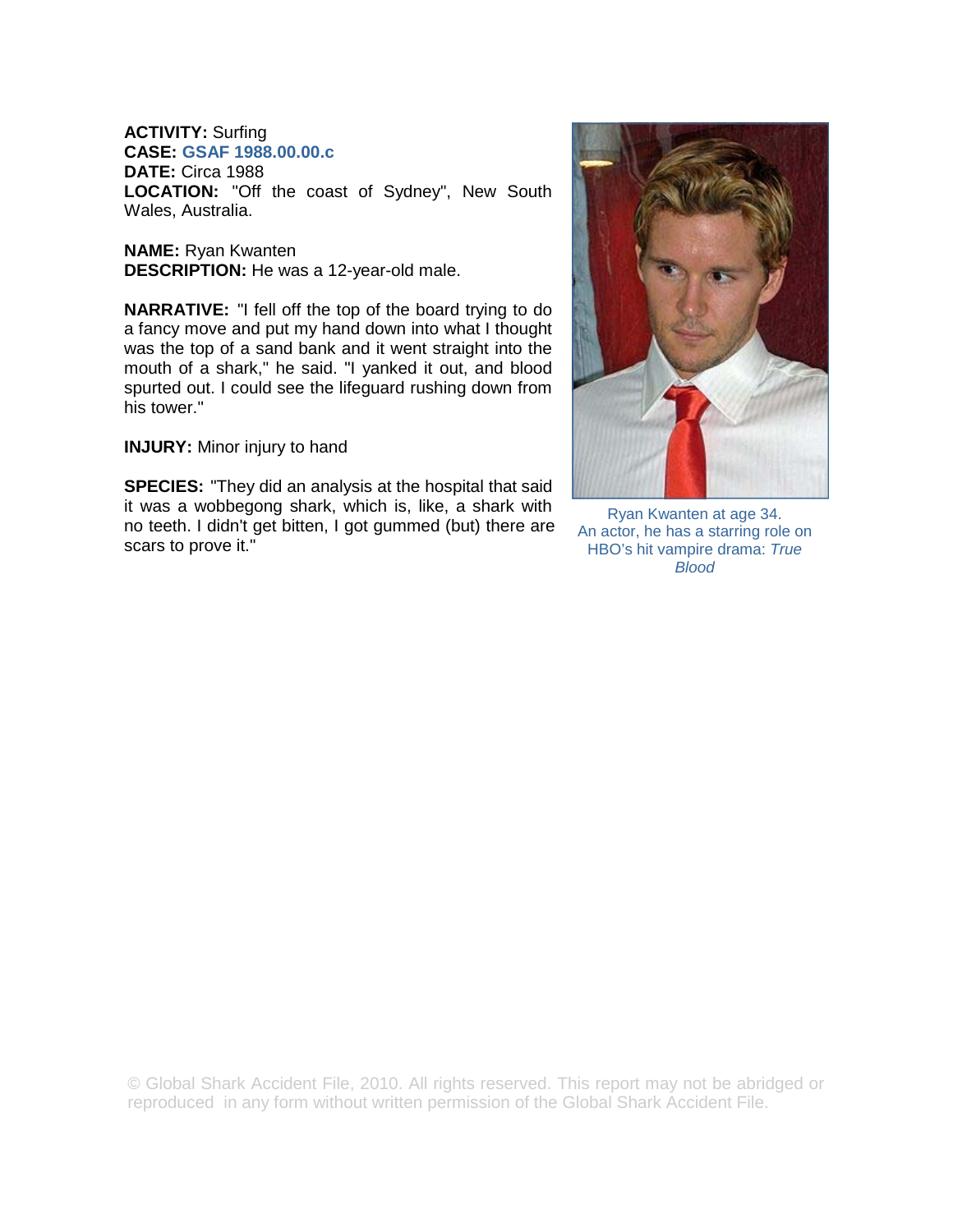## **Ryan Kwanten's Shark Attack Anecdote**

*True Blood* star Ryan Kwanten chose not to follow his father into surfing after one scary encounter with a shark put him off riding the waves.

The Aussie actor, whose father [Eddie Kwanten] was a champion paddle boarder, still surfs but his passion for the sport took a hit at the age of 12, when he found himself staring into the mouth of a shark off the coast of Sydney.

He explains, "I fell off the top of a wave and put my hand down, expecting to get the sand bank and it went straight into the mouth of a shark... (but) it was a wobbegong shark; it's got more gums then teeth...I didn't get bitten, I got gummed (but) there are scars to prove it."

**SOURCE:** Star Pulse, July 8, 2010, http://www.starpulse.com/news/index.php/2010/07/08/ryan\_kwantens\_shark\_attack\_anecdote\_

### **Crikey! Ryan Kwanten Survived a Shark Attack Down Under**

Ryan Kwanten might play a lovably inept womanizer on True Blood, but in real life he's more than capable. In fact, he's basically superman. In an interview with New York Magazine, Ryan chats about his life, and how trouble always seems to find him.

"I was 12 years old *(Kwanten was born November 28, 1976).* I was surfing. I fell off the top of the board trying to do a fancy move and put my hand down into what I thought was the top of a sand bank. I yanked it out, and blood spurted out. I could see the lifeguard rushing down from his tower. They did an analysis at the hospital that said it was a wobbegong shark, which is, like, a shark with no teeth. It just has gums. So I theoretically didn't get bitten by a shark — [laughs] I got gummed by a shark."



Ryan's life story gets even more epic — just a few months ago, he did

his part to save a man's life. He says, "I was heading home on a quiet Saturday, and there was a young guy lying in the middle of a busy intersection in Hollywood, just bleeding. So I jumped out of the car and [another man] came over, and together we lifted him off the road and checked his vitals. Then a couple minutes later, the ambulance took him away. Never saw him again." Sigh, our hero!

When it comes to True Blood, Ryan remains tight-lipped, but he does hint at some sibling bonding moments between Jason and Sookie: "Jason is really in a world of his own for certainly the first half of this season. Anna and I only have maybe two to four scenes together at most each season. Inevitably, we come together at some point — 'Well, I almost died another time!' It's always about an emotional high point. There's a couple of really sweet scenes that I have this year with Anna. It's some of my favorite stuff to do." Three more days and we'll know exactly what he's talking about

**SOURCE:** Mehera Bonne, Wetpaint.com, June 23, 2011, http://www.wetpaint.com/true-blood/articles/crikey-ryan-kwanten-survived-a-shark-attack-downunder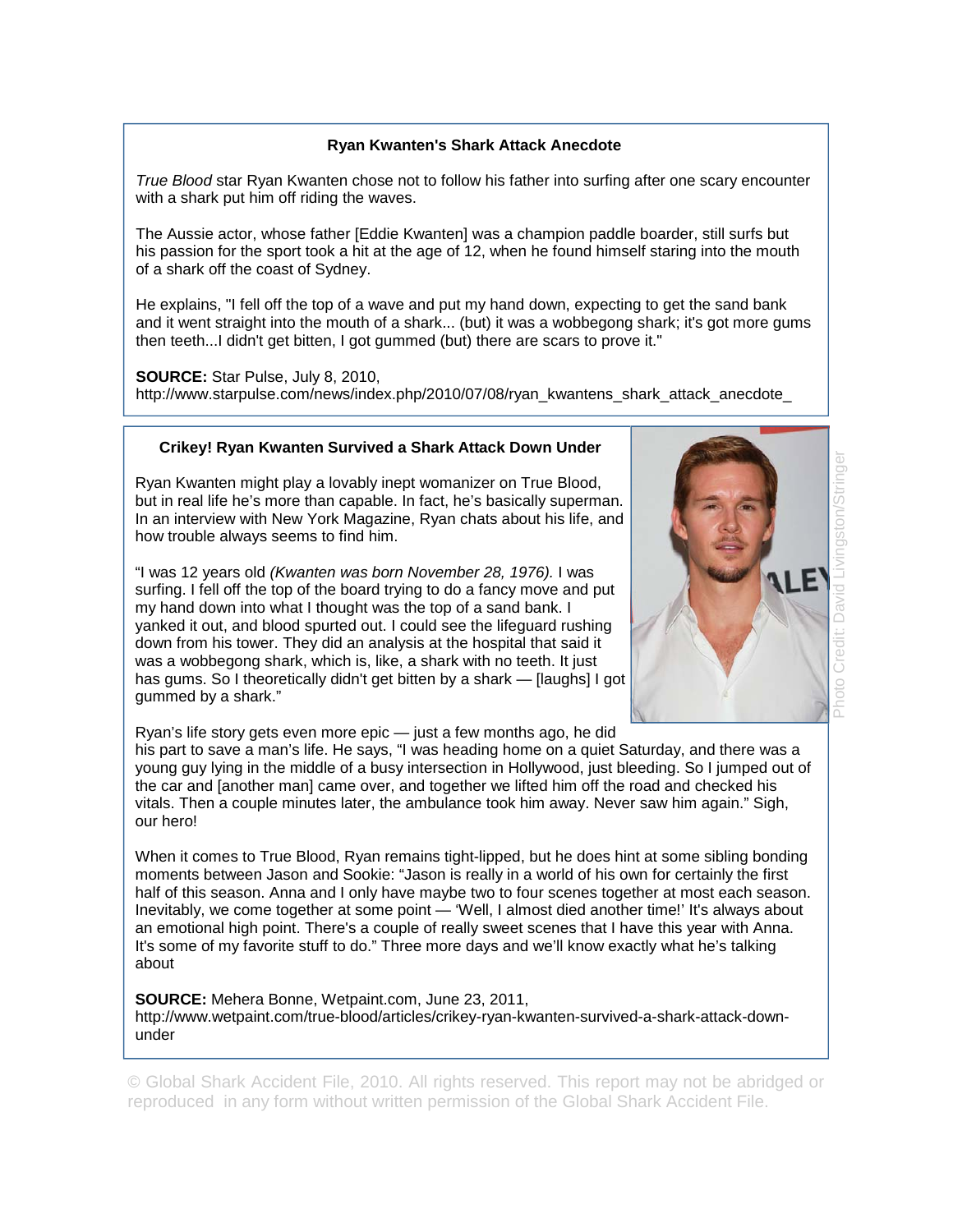#### **'True Blood' star talks shark attack and surfing on 'The Getaway'**

Ryan Kwanten, who plays hunk Jason Stackhouse on "True Blood," is no stranger to blood and bites. After all, he's been bitten by bloodsuckers too many times to count on HBO's hit vampire drama.

But he's also a shark-attack survivor, a fact he brings up in his episode of Esquire Network's new show, "The Getaway," which follows various celebrities as they explore different cities. Kwanten's episode focuses on Los Angeles.

In a clip that the network is sharing exclusively with TODAY, the Australian actor explains that because of his run-in with a shark as a child, he has great respect for lifeguards. But the experience hasn't made him shy away from surfing. In fact, Kwanten revealed in the video that he



*One way "True Blood" star Ryan Kwanten stays in shape is by participating in Surf Life Saving competitions.* 

competes in Surf Life Saving, a competitive sport derived from some of the training lifeguards go through. "I started competing in Surf Life Saving at the ripe old age of 5 back in Australia, which happens to be where the sport was invented in 1907," Kwanten said before hitting the waters of Hermosa Beach to train with local lifeguards.

The "True Blood" star's episode of "The Getaway" — a series produced by Anthony Bourdain will also follow the actor to different neighborhoods for some of his favorite eats and watering holes, as well as outdoorsy areas for exercise.

"The Getaway" airs Wednesdays at 9 p.m. on Esquire Network.

**SOURCE:** Anna Chan, Today Entertainment, October 30, 2013, http://www.today.com/entertainment/true-blood-star-talks-shark-attack-surfing-getaway-8C11496676

#### **Kwanten had full frontal moments on set**

Ryan Kwanten has revealed he wasn't always able to retain his modesty while filming nude scenes in the raunchy vampire drama, *True Blood*. The Aussie actor said the sock used to keep him covered while he was filming nude scenes or sex scenes had a habit of falling off. The actor made the revelation during an interview on Kiis 1065's Kyle & Jackie O show on Thursday. "There really is a skin coloured sock tied in a neat little bow," he said he told the breakfast duo. "It doesn't always stay so neat, doesn't stay on, but that's the intention," he revealed.

The actor, who was first known for his role as Vinnie Patterson in *Home & Away*, won the role of Jason Stackhouse in *True Blood*, the popular HBO series which ran for seven seasons. But Kwanten revealed it wasn't all plain-sailing for him when he first moved to Hollywood. He says he was there for four years before he landed the part in *True Blood*. "I definitely went through a small struggle period," he said. "But it's one of those professions where the harder you work, the luckier